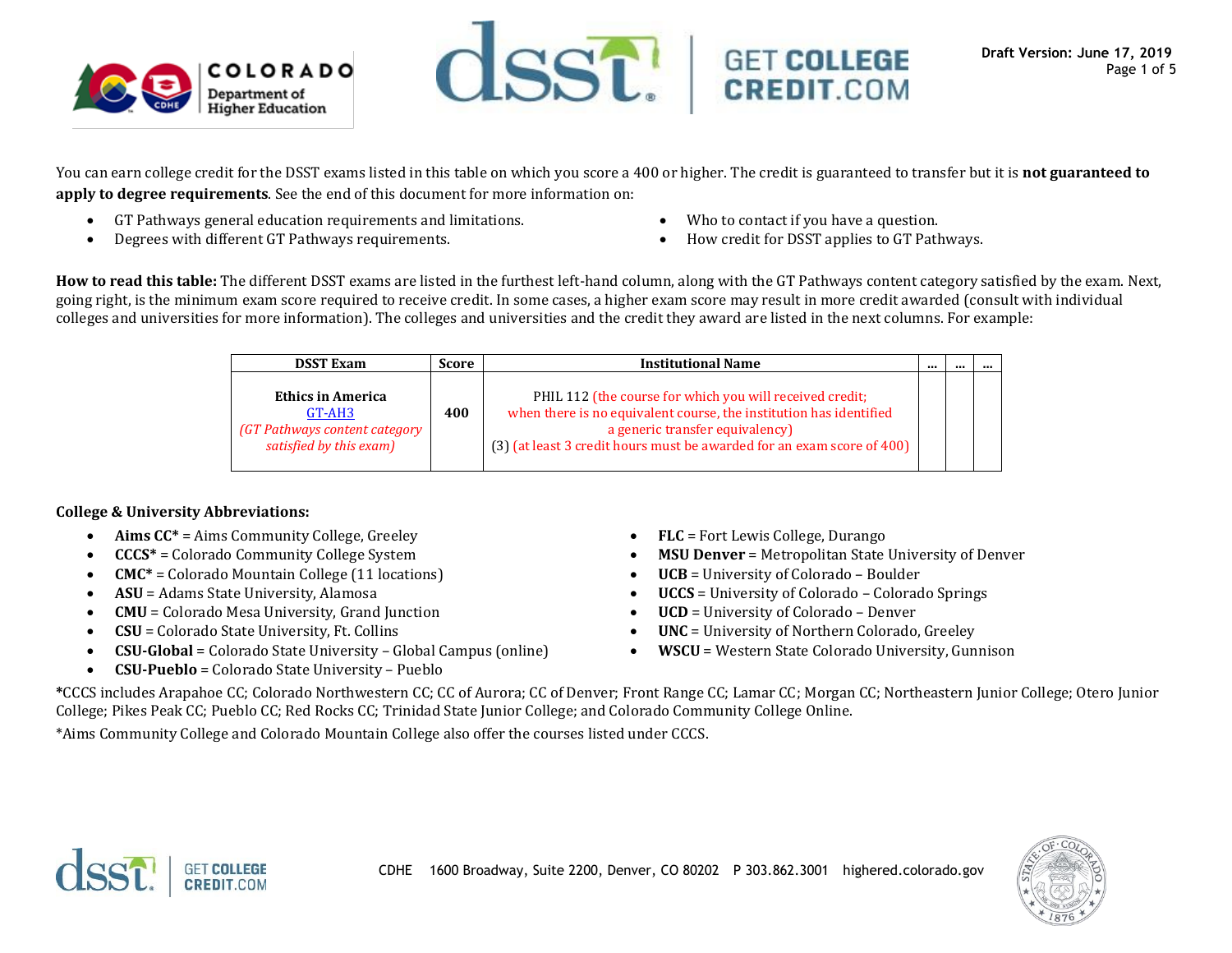



# **DANTES Subject Standardized Tests (DSST) GT Pathways Credit Awards at Colorado Public Colleges & Universities**

| <b>Exams in Mathematics</b>                                |              |                          |                          |                          |                       |                       |                           |                                                  |                                         |                           |                                    |                       |                         |                              |                       |                       |
|------------------------------------------------------------|--------------|--------------------------|--------------------------|--------------------------|-----------------------|-----------------------|---------------------------|--------------------------------------------------|-----------------------------------------|---------------------------|------------------------------------|-----------------------|-------------------------|------------------------------|-----------------------|-----------------------|
| <b>DSST Exam</b>                                           | <b>Score</b> | Aims<br><b>CC</b>        | <b>CCCS</b>              | <b>CMC</b>               | <b>ASU</b>            | <b>CMU</b>            | <b>CSU</b>                | CSU - Global                                     | <b>CSU - Pueblo</b>                     | <b>FLC</b>                | <b>MSU</b><br><b>Denver</b>        | <b>UCB</b>            | <b>UCCS</b>             | <b>UCD</b>                   | <b>UNC</b>            | <b>WSCU</b>           |
| <b>Fundamentals of</b><br><b>College Algebra</b><br>GT-MA1 | 400          | <b>MAT</b><br>121<br>(4) | <b>MAT</b><br>121<br>(4) | MAT<br>121<br>(4)        | <b>MATH</b><br>106(3) | <b>MATH</b><br>113(3) | <b>MATH</b><br>1XX<br>(3) | <b>MTH 122</b><br>(3)                            | <b>MATH</b><br>Elective (3)             | <b>MATH</b><br>113<br>(3) | <b>MTH</b><br>1110<br>(3)          | ARSC<br>1999<br>TC(3) | <b>MATH</b><br>1999 (3) | <b>MATH</b><br>1999<br>AE(3) | <b>MATH</b><br>1XX(3) | <b>MATH</b><br>1XX(3) |
| <b>DSST Exam</b>                                           | <b>Score</b> | Aims<br><b>CC</b>        | <b>CCCS</b>              | <b>CMC</b>               | <b>ASU</b>            | CMU                   | <b>CSU</b>                | CSU - Global                                     | <b>CSU - Pueblo</b>                     | <b>FLC</b>                | <b>MSU</b><br>Denver               | <b>UCB</b>            | <b>UCCS</b>             | <b>UCD</b>                   | <b>UNC</b>            | <b>WSCU</b>           |
| <b>Math for Liberal</b><br><b>Arts</b><br>GT-MA1           | 400          | <b>MAT</b><br>120<br>(4) | <b>MAT</b><br>120<br>(4) | <b>MAT</b><br>120<br>(3) | <b>MATH</b><br>150(3) | <b>MATH</b><br>110(3) | <b>MATH</b><br>1XX<br>(3) | <b>MTH 109</b><br>(3)                            | <b>MATH</b><br>Elective (3)             | <b>MATH</b><br>105<br>(3) | <b>MTH</b><br>8XXX<br>(3)          | ARSC<br>1999<br>TC(3) | <b>MATH</b><br>1999 (3) | <b>MATH</b><br>1010<br>(3)   | <b>MATH</b><br>1XX(3) | <b>MATH</b><br>105(3) |
| <b>DSST Exam</b>                                           | <b>Score</b> | Aims<br>cc               | <b>CCCS</b>              | <b>CMC</b>               | <b>ASU</b>            | CMU                   | <b>CSU</b>                | CSU - Global                                     | <b>CSU - Pueblo</b>                     | <b>FLC</b>                | <b>MSU</b><br><b>Denver</b>        | <b>UCB</b>            | <b>UCCS</b>             | <b>UCD</b>                   | <b>UNC</b>            | <b>WSCU</b>           |
| <b>Principles of</b><br><b>Statistics</b><br>GT-MA1        | 400          | <b>MAT</b><br>135<br>(3) | <b>MAT</b><br>135<br>(3) | <b>MAT</b><br>135<br>(3) | <b>MATH</b><br>110(3) | <b>STAT</b><br>200(3) | <b>STAT</b><br>1XX<br>(3) | <b>MTH 156</b><br>(3)                            | <b>MATH 156</b><br>(3)                  | <b>MATH</b><br>132<br>(3) | <b>MTH</b><br>1210<br>(4)          | ARSC<br>1999<br>TC(3) | <b>MATH</b><br>2999 (3) | <b>MATH</b><br>2830<br>(3)   | <b>STAT</b><br>1XX(3) | <b>MATH</b><br>113(3) |
|                                                            |              |                          |                          |                          |                       |                       |                           |                                                  |                                         |                           |                                    |                       |                         |                              |                       |                       |
|                                                            |              |                          |                          |                          |                       |                       |                           |                                                  |                                         |                           |                                    |                       |                         |                              |                       |                       |
|                                                            |              |                          |                          |                          |                       |                       |                           |                                                  | <b>Exams in the Arts and Humanities</b> |                           |                                    |                       |                         |                              |                       |                       |
| <b>DSST Exam</b>                                           | <b>Score</b> | Aims<br>cc               | <b>CCCS</b>              | <b>CMC</b>               | <b>ASU</b>            | <b>CMU</b>            | <b>CSU</b>                | CSU - Global                                     | <b>CSU - Pueblo</b>                     | <b>FLC</b>                | <b>MSU</b><br><b>Denver</b>        | <b>UCB</b>            | <b>UCCS</b>             | <b>UCD</b>                   | <b>UNC</b>            | <b>WSCU</b>           |
| Art of the<br><b>Western World</b><br>GT-AH1               | 400          | GTP<br>983<br>(3)        | <b>GTP</b><br>983<br>(3) | ART<br>111<br>(3)        | <b>ELEC</b><br>100(3) | <b>ARTE</b><br>1XX(3) | <b>ART</b><br>1XX<br>(3)  | Arts and<br>Humanities<br>elective (3)<br>GT-AH3 | <b>ART</b> Elective<br>(3)              | <b>ART</b><br>190<br>(3)  | <b>ART</b><br>8XXX<br>(3)          | ARSC<br>1999<br>TC(3) | AH<br>1999TC<br>(3)     | <b>FINE</b><br>1999<br>AE(3) | ART<br>1XX(3)         | ART 1XX<br>(3)        |
| <b>DSST Exam</b>                                           | <b>Score</b> | Aims<br>cc               | <b>CCCS</b>              | <b>CMC</b>               | <b>ASU</b>            | CMU                   | <b>CSU</b>                | CSU - Global                                     | <b>CSU - Pueblo</b>                     | <b>FLC</b>                | <b>MSU</b><br><b>Denver</b>        | <b>UCB</b>            | <b>UCCS</b>             | <b>UCD</b>                   | <b>UNC</b>            | <b>WSCU</b>           |
| <b>Ethics</b> in<br>America<br>$GT-AH3$                    | 400          | PHI<br>112<br>(3)        | PHI<br>112<br>(3)        | PHI<br>112<br>(3)        | <b>ELEC</b><br>100(3) | PHIL<br>1XX(3)        | PHIL<br>103<br>(3)        | Humanities<br>elective (3)                       | <b>PHIL Elective</b><br>(3)             | PHIL<br>142<br>(3)        | PHI<br>8XXX<br>(3)                 | ARSC<br>1999<br>TC(3) | PHIL<br>1999TC<br>(3)   | PHIL<br>1020<br>(3)          | PHIL<br>1XX(3)        | PHIL 1XX<br>(3)       |
| <b>DSST Exam</b>                                           | <b>Score</b> | Aims<br>cc               | <b>CCCS</b>              | <b>CMC</b>               | <b>ASU</b>            | <b>CMU</b>            | <b>CSU</b>                | CSU - Global                                     | CSU - Pueblo                            | <b>FLC</b>                | <b>MSU</b><br><b>Denver</b><br>PHI | <b>UCB</b>            | <b>UCCS</b>             | <b>UCD</b>                   | <b>UNC</b>            | <b>WSCU</b>           |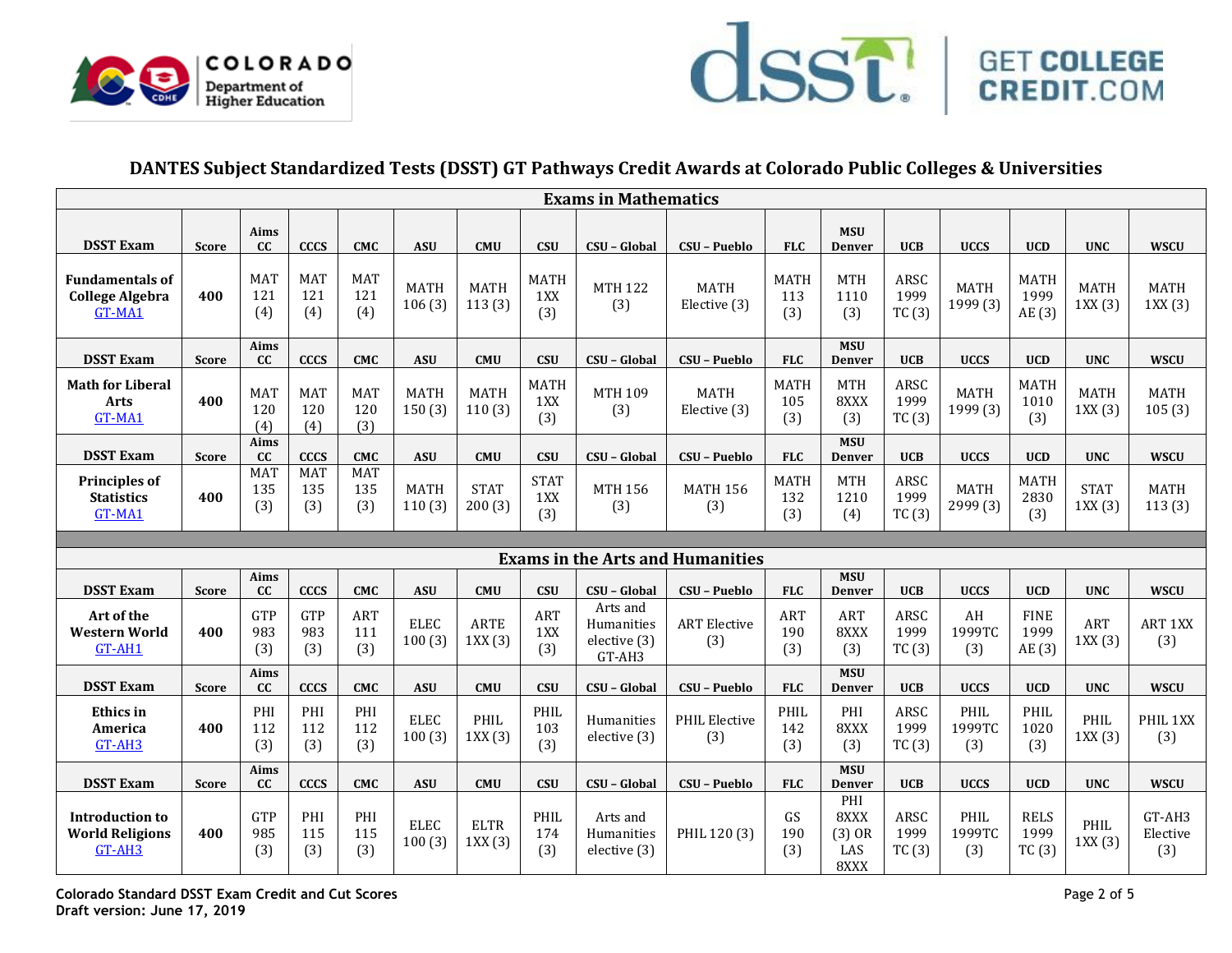



| <b>Exams in the Natural and Physical Sciences</b>                         |              |                   |                          |                                               |                             |                              |                           |                                               |                                                    |                           |                                                              |                       |                              |                                 |                       |                           |
|---------------------------------------------------------------------------|--------------|-------------------|--------------------------|-----------------------------------------------|-----------------------------|------------------------------|---------------------------|-----------------------------------------------|----------------------------------------------------|---------------------------|--------------------------------------------------------------|-----------------------|------------------------------|---------------------------------|-----------------------|---------------------------|
| <b>DSST Exam</b>                                                          | <b>Score</b> | Aims<br>cc        | <b>CCCS</b>              | <b>CMC</b>                                    | <b>ASU</b>                  | CMU                          | <b>CSU</b>                | <b>CSU - Global</b>                           | CSU - Pueblo                                       | <b>FLC</b>                | <b>MSU</b><br><b>Denver</b>                                  | <b>UCB</b>            | <b>UCCS</b>                  | <b>UCD</b>                      | <b>UNC</b>            | <b>WSCU</b>               |
| <b>Astronomy</b><br>GT-SC2                                                | 400          | GTP<br>992<br>(3) | <b>GTP</b><br>992<br>(3) | <b>AST</b><br>101<br>(3)                      | <b>ELEC</b><br>100(3)       | <b>PHYS</b><br>101(3)        | AA<br>1XX<br>(3)          | Physical<br>Science<br>Elective, no<br>lab(3) | PHYS 110, no<br>lab(3)                             | <b>PHYS</b><br>145<br>(3) | <b>AST</b><br>1040<br>(3)                                    | ARSC<br>1999<br>TC(3) | PES<br>1999TC<br>(3)         | <b>PHYS</b><br>1999<br>AE(3)    | <b>AST</b><br>1XX(3)  | <b>PHYS 110</b><br>(3)    |
| <b>DSST Exam</b>                                                          | <b>Score</b> | Aims<br>cc        | <b>CCCS</b>              | <b>CMC</b>                                    | <b>ASU</b>                  | <b>CMU</b>                   | <b>CSU</b>                | CSU - Global                                  | CSU - Pueblo                                       | <b>FLC</b>                | <b>MSU</b><br><b>Denver</b>                                  | <b>UCB</b>            | <b>UCCS</b>                  | <b>UCD</b>                      | <b>UNC</b>            | <b>WSCU</b>               |
| Environmental<br><b>Science</b><br>GT-SC <sub>2</sub>                     | 400          | GTP<br>992<br>(3) | <b>GTP</b><br>992<br>(3) | <b>ENV</b><br>299<br>(3)                      | <b>ELEC</b><br>100(3)       | <b>ENVS</b><br>101(3)        | ${\sf NR}$<br>1XX<br>(3)  | Natural<br>Science<br>elective, no<br>lab(3)  | <b>CHEM 125,</b><br>$no$ lab $(3)$                 | <b>ESCI</b><br>100<br>(3) | <b>ENV</b><br>1200<br>(3)<br><b>OR</b><br>GEG<br>8XXX<br>(3) | ARSC<br>1999<br>TC(3) | <b>GES</b><br>1999TC<br>(3)  | <b>ENVS</b><br>1999<br>AE(3)    | <b>ENST</b><br>1XX(3) | <b>BIOL 130</b><br>(3)    |
| <b>DSST Exam</b>                                                          | <b>Score</b> | Aims<br>cc        | <b>CCCS</b>              | <b>CMC</b>                                    | <b>ASU</b>                  | CMU                          | <b>CSU</b>                | CSU - Global                                  | CSU - Pueblo                                       | <b>FLC</b>                | <b>MSU</b><br><b>Denver</b>                                  | <b>UCB</b>            | <b>UCCS</b>                  | <b>UCD</b>                      | <b>UNC</b>            | <b>WSCU</b>               |
| <b>Principles of</b><br><b>Physical Science</b><br>$\mathbf{I}$<br>GT-SC2 | 400          | GTP<br>992<br>(3) | <b>GTP</b><br>992<br>(3) | SCI<br>155<br>(4)<br>$GT-$<br>SC <sub>1</sub> | <b>ELEC</b><br>100(3)       | <b>PHYS</b><br>1XX(3)        | <b>TNS</b><br>1XX<br>(3)  | Natural<br>Science<br>elective, no<br>lab(3)  | <b>PHYS</b><br>Elective (3)                        | <b>PHYS</b><br>190<br>(3) | PHY<br>8XXX<br>(3)                                           | ARSC<br>1999<br>TC(3) | <b>XFCR</b><br>1999TC<br>(3) | <b>PHYS</b><br>1999<br>AE (3)   | <b>PHYS</b><br>1XX(3) | GT-SC2<br>Elective<br>(3) |
|                                                                           |              |                   |                          |                                               |                             |                              |                           |                                               |                                                    |                           |                                                              |                       |                              |                                 |                       |                           |
|                                                                           |              |                   |                          |                                               |                             |                              |                           |                                               | <b>Exams in the Social and Behavioral Sciences</b> |                           |                                                              |                       |                              |                                 |                       |                           |
| <b>DSST Exam</b>                                                          | <b>Score</b> | Aims<br>cc        | <b>CCCS</b>              | <b>CMC</b>                                    | <b>ASU</b>                  | CMU                          | <b>CSU</b>                | CSU - Global                                  | CSU - Pueblo                                       | <b>FLC</b>                | <b>MSU</b><br>Denver                                         | <b>UCB</b>            | <b>UCCS</b>                  | <b>UCD</b>                      | <b>UNC</b>            | <b>WSCU</b>               |
| A History of the<br>Vietnam War<br>$GT-HI1$                               | 400          | GTP<br>986<br>(3) | <b>GTP</b><br>986<br>(3) | HIS<br>299<br>(3)                             | <b>ELEC</b><br>100(3)       | <b>HIST</b><br>2XX(3)        | <b>HIS</b><br>1XX<br>(3)  | History<br>Elective (3)                       | <b>HIST Elective</b><br>(3)                        | <b>HIS</b><br>190<br>(3)  | <b>HIS</b><br>8XXX<br>(3)                                    | ARSC<br>1999<br>TC(3) | <b>HIST</b><br>1999TC<br>(3) | <b>HIST</b><br>1999<br>AE(3)    | <b>HIST</b><br>1XX(3) | HIST 1XX<br>(3)           |
| <b>DSST Exam</b>                                                          | <b>Score</b> | Aims<br>cc        | <b>CCCS</b>              | <b>CMC</b>                                    | $\boldsymbol{\mathsf{ASU}}$ | CMU                          | <b>CSU</b>                | CSU - Global                                  | <b>CSU - Pueblo</b>                                | <b>FLC</b>                | <b>MSU</b><br><b>Denver</b>                                  | <b>UCB</b>            | <b>UCCS</b>                  | <b>UCD</b>                      | <b>UNC</b>            | <b>WSCU</b>               |
| General<br>Anthropology<br>GT-SS3                                         | 400          | ANT<br>101<br>(3) | ANT<br>101<br>(3)        | ANT<br>101<br>(3)                             | <b>ELEC</b><br>100(3)       | <b>ANTH</b><br>202(3)        | <b>ANTH</b><br>1XX<br>(3) | Social<br>Science<br>Elective (3)<br>GT-SS2   | <b>ANTHR</b><br>Elective (3)<br>GT-SS2             | <b>ANTH</b><br>151<br>(3) | <b>ANT</b><br>8XXX<br>(3)                                    | ARSC<br>1999<br>TC(3) | <b>ANTH</b><br>1999TC<br>(3) | <b>ANTH</b><br>1999<br>TC(3)    | ANT<br>1XX(3)         | <b>ANTH</b><br>107(3)     |
| <b>DSST Exam</b>                                                          | <b>Score</b> | Aims<br>cc        | <b>CCCS</b>              | <b>CMC</b>                                    | $\boldsymbol{\mathsf{ASU}}$ | CMU                          | <b>CSU</b>                | CSU - Global                                  | <b>CSU - Pueblo</b>                                | <b>FLC</b>                | <b>MSU</b><br>Denver                                         | <b>UCB</b>            | <b>UCCS</b>                  | <b>UCD</b>                      | <b>UNC</b>            | <b>WSCU</b>               |
| <b>Health &amp; Human</b><br>Development<br>GT-SS3                        | 400          | GTP<br>989<br>(3) | <b>GTP</b><br>989<br>(3) | <b>PSY</b><br>240<br>(3)                      | <b>ELEC</b><br>100(3)       | <b>KINE</b><br>100<br>$(3)*$ | <b>HES</b><br>1XX<br>(3)  | Social<br>Science<br>Elective (3)<br>GT-SS2   | <b>EXHP</b><br>Elective (3)                        | <b>PSYC</b><br>190<br>(3) | Social<br>Science<br>Elect-<br>ive $(3)$                     | ARSC<br>1999<br>TC(3) | <b>BIOL</b><br>1999TC<br>(3) | <b>PSYC</b><br>3262<br>$(3)$ ** | <b>HUSR</b><br>1XX(3) | <b>PSY 270</b><br>(3)     |
| <b>DSST Exam</b>                                                          | <b>Score</b> | Aims<br>cc        | <b>CCCS</b>              | <b>CMC</b>                                    | <b>ASU</b>                  | <b>CMU</b>                   | <b>CSU</b>                | CSU - Global                                  | <b>CSU - Pueblo</b>                                | <b>FLC</b>                | <b>MSU</b><br><b>Denver</b>                                  | <b>UCB</b>            | <b>UCCS</b>                  | <b>UCD</b>                      | <b>UNC</b>            | <b>WSCU</b>               |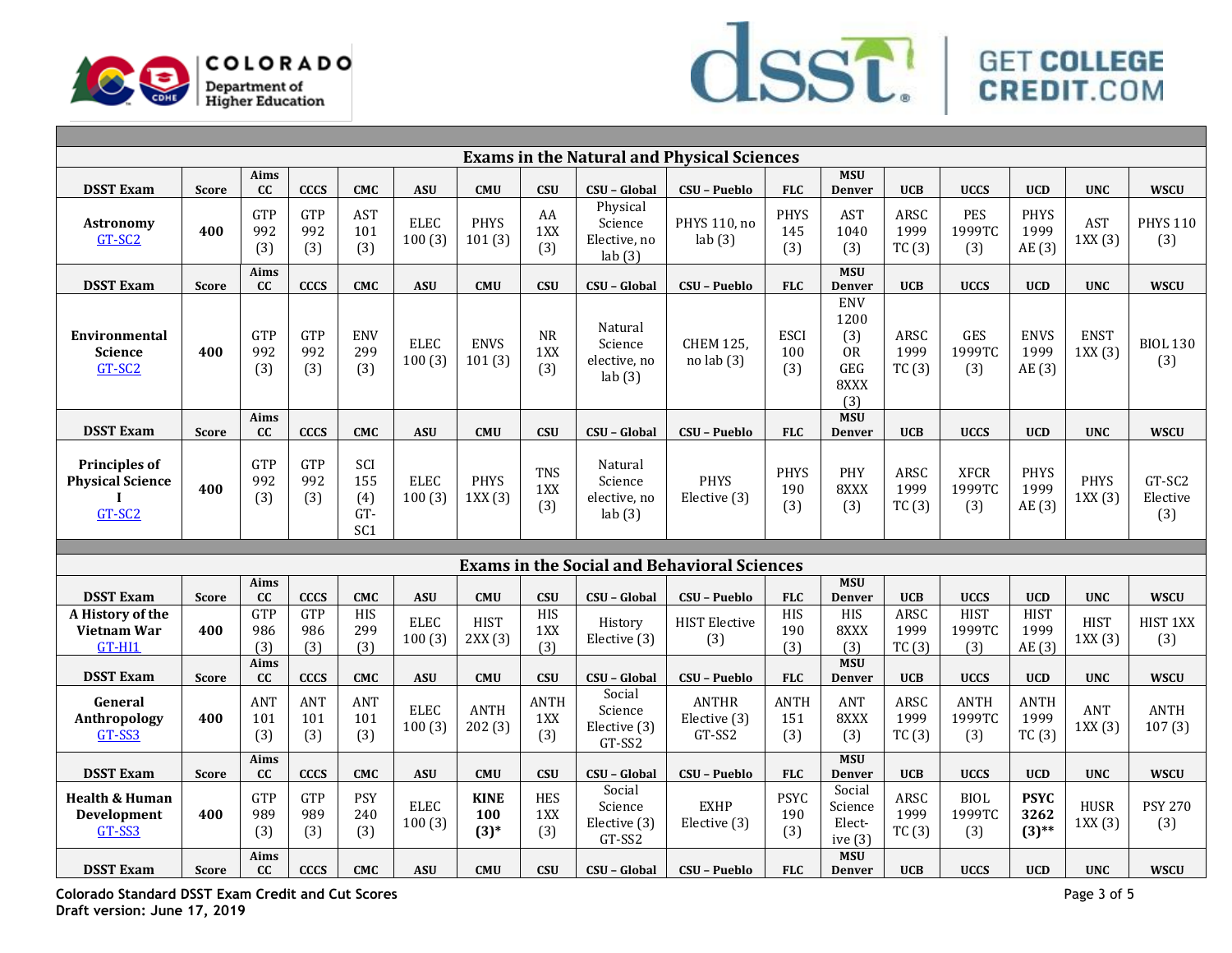



| <b>History of the</b><br><b>Soviet Union</b><br>$GT-HI1$             | 400          | GT<br>986<br>(3)         | GT<br>986<br>(3)         | <b>HIS</b><br>299<br>(3) | <b>ELEC</b><br>100(3) | <b>HIS</b><br>1XX(3)  | <b>HIST</b><br>1XX<br>(3) | History<br>Elective (3)           | <b>HIST Elective</b><br>(3) | HIS<br>191<br>(3)         | HIS<br>8XXX<br>(3)                                           | ARSC<br>1999<br>TC(3) | <b>HIST</b><br>1999TC<br>(3) | <b>HIST</b><br>1999<br>AE (3)   | <b>HIST</b><br>1XX(3) | HIST 1XX<br>(3)       |
|----------------------------------------------------------------------|--------------|--------------------------|--------------------------|--------------------------|-----------------------|-----------------------|---------------------------|-----------------------------------|-----------------------------|---------------------------|--------------------------------------------------------------|-----------------------|------------------------------|---------------------------------|-----------------------|-----------------------|
| <b>DSST Exam</b>                                                     | <b>Score</b> | Aims<br>cc               | <b>CCCS</b>              | <b>CMC</b>               | <b>ASU</b>            | CMU                   | <b>CSU</b>                | CSU - Global                      | <b>CSU - Pueblo</b>         | <b>FLC</b>                | <b>MSU</b><br><b>Denver</b>                                  | <b>UCB</b>            | <b>UCCS</b>                  | <b>UCD</b>                      | <b>UNC</b>            | <b>WSCU</b>           |
| Human/<br>Cultural<br>Geography<br>GT-SS2                            | 400          | <b>GEO</b><br>105<br>(3) | <b>GEO</b><br>105<br>(3) | GEO<br>105<br>(3)        | <b>ELEC</b><br>100(3) | <b>GEOG</b><br>102(3) | GR<br>100<br>(3)          | Social<br>Science<br>Elective (3) | GEOG<br>Elective (3)        | GEOG<br>190<br>(3)        | GEG<br>1300<br>(3)                                           | ARSC<br>1999<br>TC(3) | <b>GES</b><br>1999TC<br>(3)  | <b>GEOG</b><br>1999<br>TC(3)    | <b>GEOG</b><br>1XX(3) | GEOG<br>120(3)        |
| <b>DSST Exam</b>                                                     | <b>Score</b> | Aims<br>cc               | <b>CCCS</b>              | <b>CMC</b>               | <b>ASU</b>            | <b>CMU</b>            | CSU                       | CSU - Global                      | CSU - Pueblo                | <b>FLC</b>                | <b>MSU</b><br><b>Denver</b>                                  | <b>UCB</b>            | <b>UCCS</b>                  | <b>UCD</b>                      | <b>UNC</b>            | <b>WSCU</b>           |
| Lifespan<br><b>Developmental</b><br>Psychology<br>GT-SS3             | 400          | <b>PSY</b><br>235<br>(3) | <b>PSY</b><br>235<br>(3) | <b>PSY</b><br>235<br>(3) | <b>ELEC</b><br>100(3) | <b>PSYC</b><br>233(3) | <b>PSY</b><br>1XX<br>(3)  | PSY 105 (3)                       | PSYCH 151<br>(3)            | <b>PSYC</b><br>254<br>(3) | <b>PSY</b><br>8XXX<br>(3)                                    | ARSC<br>1999<br>TC(3) | PSY<br>2999TC<br>(3)         | <b>PSYC</b><br>2205<br>(3)      | <b>PSY</b><br>2XX(3)  | <b>PSY 270</b><br>(3) |
| <b>DSST Exam</b>                                                     | <b>Score</b> | Aims<br>cc               | <b>CCCS</b>              | CMC                      | <b>ASU</b>            | <b>CMU</b>            | <b>CSU</b>                | CSU - Global                      | <b>CSU - Pueblo</b>         | <b>FLC</b>                | <b>MSU</b><br><b>Denver</b>                                  | <b>UCB</b>            | <b>UCCS</b>                  | <b>UCD</b>                      | <b>UNC</b>            | <b>WSCU</b>           |
| Organizational<br><b>Behavior</b><br>GT-SS3                          | 400          | GTP<br>989<br>(3)        | GTP<br>989<br>(3)        | <b>PSY</b><br>268<br>(3) | <b>ELEC</b><br>200(3) | <b>PSYC</b><br>2XX(3) | MGT<br>310<br>(3)         | Social<br>Science<br>Elective (3) | <b>MGMT</b><br>Elective (3) | BA<br>191<br>(3)          | <b>MGT</b><br>8XXX<br>(3)                                    | ARSC<br>1999<br>TC(3) | <b>XFCR</b><br>1999TC<br>(3) | <b>PSYC</b><br>3145<br>$(3)$ ** | <b>PSY</b><br>1XX(3)  | PSY 1XX<br>(3)        |
| <b>DSST Exam</b>                                                     | <b>Score</b> | Aims<br>cc               | <b>CCCS</b>              | <b>CMC</b>               | <b>ASU</b>            | <b>CMU</b>            | <b>CSU</b>                | CSU - Global                      | CSU - Pueblo                | <b>FLC</b>                | <b>MSU</b><br><b>Denver</b>                                  | <b>UCB</b>            | <b>UCCS</b>                  | <b>UCD</b>                      | <b>UNC</b>            | <b>WSCU</b>           |
| <b>Substance Abuse</b><br>GT-SS3                                     | 400          | GTP<br>989<br>(3)        | GTP<br>989<br>(3)        | <b>PSY</b><br>299<br>(3) | <b>ELEC</b><br>100(3) | <b>SOCO</b><br>1XX(3) | <b>PSY</b><br>1XX<br>(3)  | Social<br>Science<br>Elective (3) | <b>EXHP</b><br>Elective (3) | SOC<br>190<br>(3)         | <b>HSP</b><br>8XXX<br>(3)                                    | ARSC<br>1999<br>TC(3) | <b>XFCR</b><br>1999TC<br>(3) | <b>CLAS</b><br>1999<br>AE (3)   | <b>HUSR</b><br>1XX(3) | SOC 1XX<br>(3)        |
| <b>DSST Exam</b>                                                     | <b>Score</b> | Aims<br>cc               | <b>CCCS</b>              | <b>CMC</b>               | <b>ASU</b>            | <b>CMU</b>            | CSU                       | CSU - Global                      | <b>CSU - Pueblo</b>         | <b>FLC</b>                | <b>MSU</b><br>Denver                                         | <b>UCB</b>            | <b>UCCS</b>                  | <b>UCD</b>                      | <b>UNC</b>            | <b>WSCU</b>           |
| <b>The Civil War</b><br>and<br>Reconstruction<br>$GT-HI1$            | 400          | GTP<br>986<br>(3)        | HIS<br>203<br>(3)        | HIS<br>122<br>(3)        | <b>ELEC</b><br>100(3) | <b>HIS</b><br>2XX(3)  | <b>HIS</b><br>1XX<br>(3)  | History<br>Elective (3)           | <b>HIST Elective</b><br>(3) | <b>HIST</b><br>280<br>(3) | <b>HIS</b><br>1220<br>(3)<br><b>OR</b><br>HIS<br>8XXX<br>(3) | ARSC<br>1999<br>TC(3) | <b>HIST</b><br>1999TC<br>(3) | <b>HIST</b><br>1999<br>AE (3)   | <b>HIST</b><br>1XX(3) | HIS 1XX<br>(3)        |
|                                                                      |              |                          |                          |                          |                       |                       |                           | <b>Written Communication</b>      |                             |                           |                                                              |                       |                              |                                 |                       |                       |
| <b>DSST Exam</b>                                                     | <b>Score</b> | Aims<br>cc               | <b>CCCS</b>              | <b>CMC</b>               | <b>ASU</b>            | CMU                   | <b>CSU</b>                | CSU - Global                      | <b>CSU - Pueblo</b>         | <b>FLC</b>                | <b>MSU</b><br><b>Denver</b>                                  | <b>UCB</b>            | <b>UCCS</b>                  | <b>UCD</b>                      | <b>UNC</b>            | <b>WSCU</b>           |
| <b>Principles of</b><br>Advanced<br>English<br>Composition<br>GT-CO1 | 400          | <b>ENG</b><br>121<br>(3) | <b>ENG</b><br>121<br>(3) | ENG<br>121<br>(3)        | <b>ELEC</b><br>200(3) | ENGL<br>111(3)        | CO<br>1XX<br>(3)          | ENG 101 (3)                       | ENG 101 (3)                 | COMP<br>150<br>(3)        | ENG<br>1010<br>(3)                                           | ARSC<br>1999<br>TC(3) | <b>ENGL</b><br>1999TC<br>(3) | ENGL<br>1020<br>(3)             | <b>ENG</b><br>1XX(3)  | <b>ENG 102</b><br>(3) |